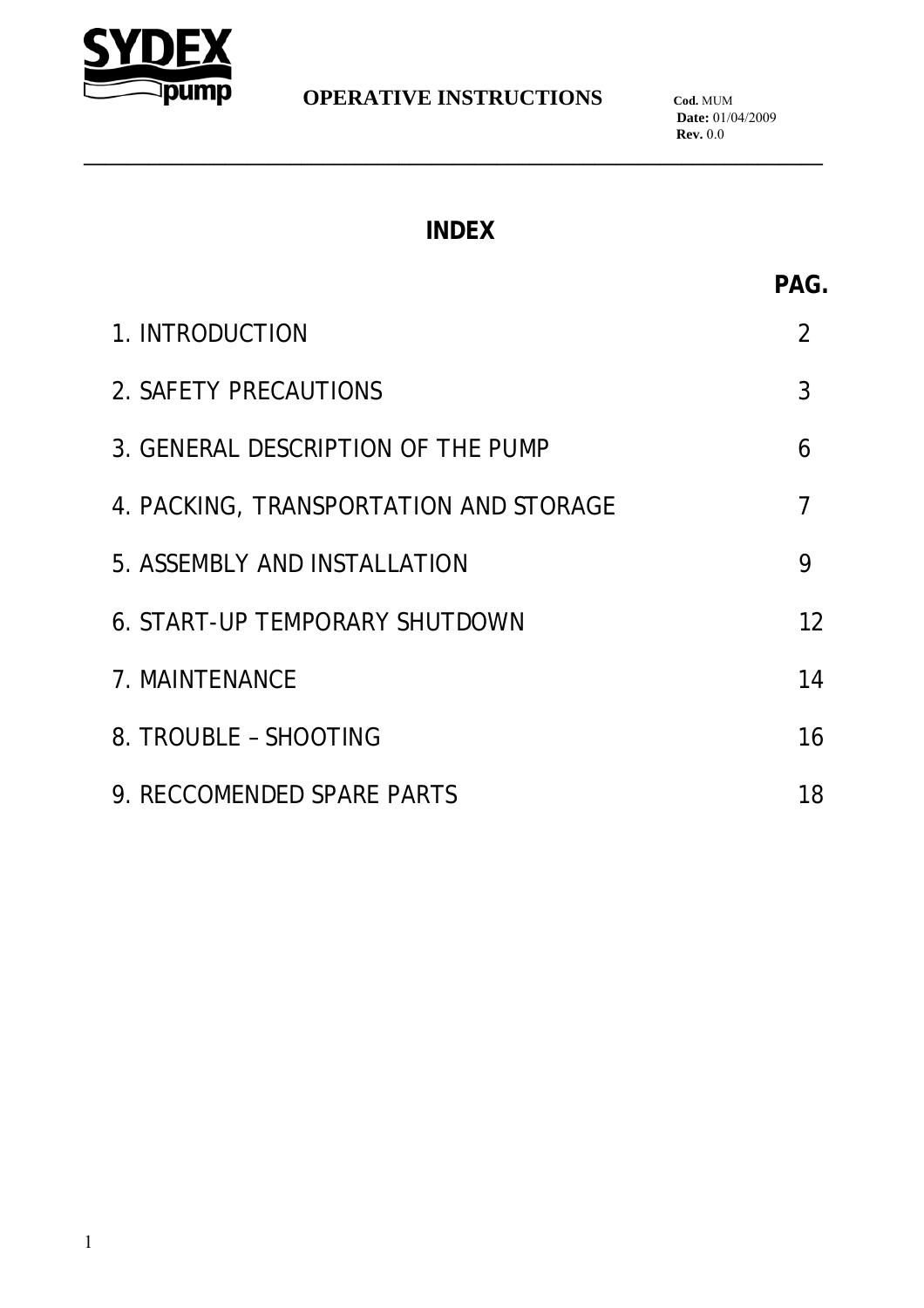

**\_\_\_\_\_\_\_\_\_\_\_\_\_\_\_\_\_\_\_\_\_\_\_\_\_\_\_\_\_\_\_\_\_\_\_\_\_\_\_\_\_\_\_\_\_\_\_\_\_\_\_\_\_\_\_\_\_\_\_\_\_\_\_\_\_\_\_\_**

 **Date:** 01/04/2009 **Rev.** 0.0

# **1. INTRODUCTION**

The following instructions contain important information on the operation, maintenance and installation of Sydex pumps. The observance of these directives is essential for the appropriate use of the machine.

#### **1.1 Operating Instructions**

Each pump is produced in relation to a specific order, and for this reason the serial number and the model indicated in this manual should be exactly the same as the model no. and serial no. indicated on the machine's nameplate.

#### **1.2 The Company**

The manufacturer of the pump is Sydex srl.

#### **1.3 Range, size, year of construction and serial Number**

The range, the model no., year of construction, and the serial number are indicated in this manual, and are stated on the type plate of the machine.

#### **1.4 Essential information for enquiries and orders**

This information is required when inquiring about spare parts parts or placing orders:

- 1) Model of the machine.
- 2) Year of construction and serial Number.

#### **1.5 Acoustic level pressure**

The Acoustic level pressure is measured in accordance with OSHA CFR 1910.95 to assure that our machines does not exceed 85 dB (A).

The noises emission generated by the drive and the pipes are not included in the above emission value.

In order to maintain a noise emission level under 85 dB (A), the pump must be mounted correctly and not allowed to cavitate.

#### **1.6 Operating Purposes**

The pump must not be operated outside of the parameters specified in the order.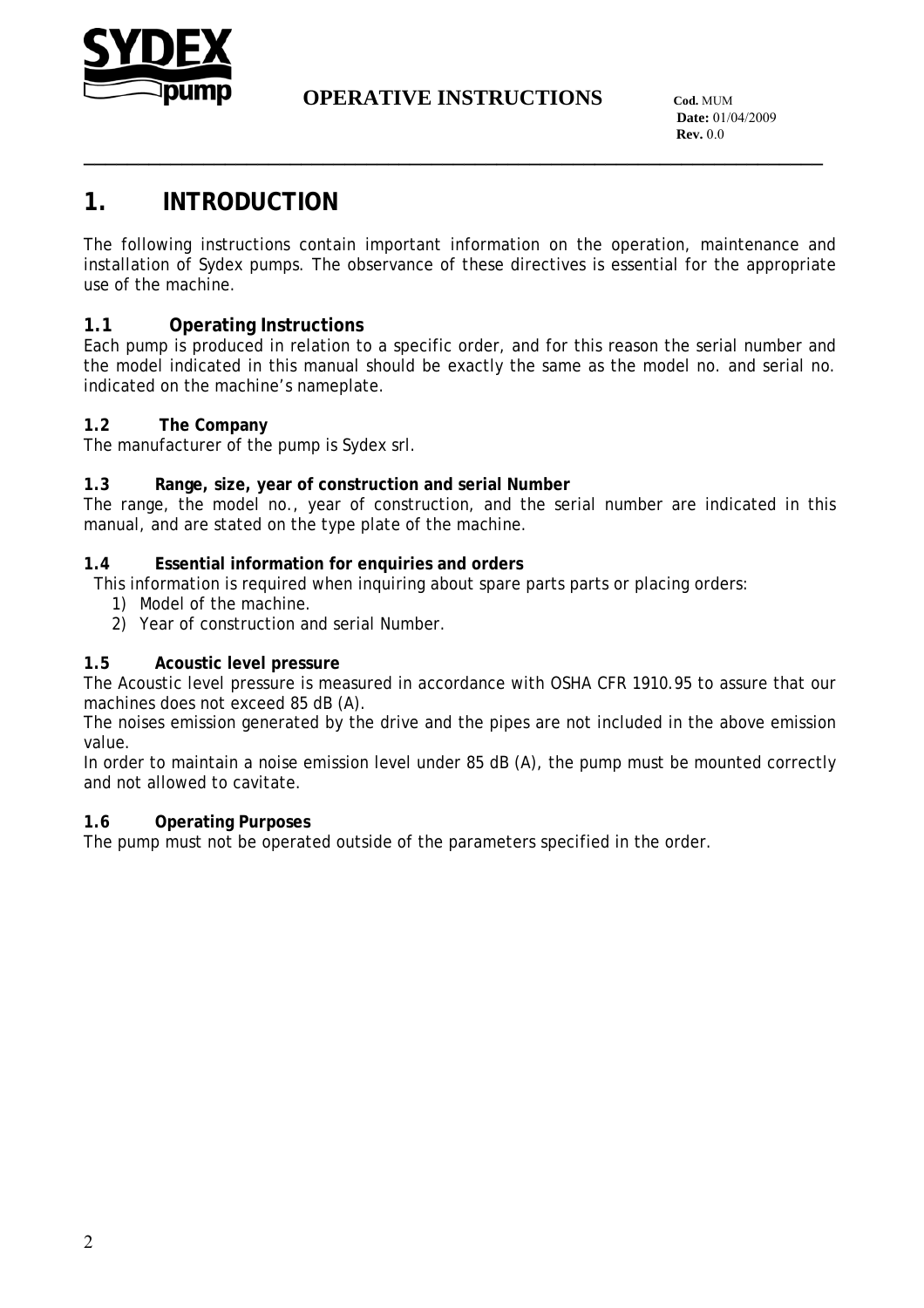

**\_\_\_\_\_\_\_\_\_\_\_\_\_\_\_\_\_\_\_\_\_\_\_\_\_\_\_\_\_\_\_\_\_\_\_\_\_\_\_\_\_\_\_\_\_\_\_\_\_\_\_\_\_\_\_\_\_\_\_\_\_\_\_\_\_\_\_\_**

 **Date:** 01/04/2009 **Rev.** 0.0

# **2 Safety Precautions**

These operating instructions contain safety precautions that must be observed. This manual should be read and understood by the mechanical fitter, as well other responsible operators prior to assembly and operation. The instructions should be safely kept at the operating site where the machine is being used.

Following are symbols commonly used to indicate areas of danger:

Safety Sign Ranger to general Public

Safety Sign, Electrical Hazard.

Danger from possible Injury by Machinery.

Danger from Suspended loads.

Damage to machinery.

Eyes protection sign.











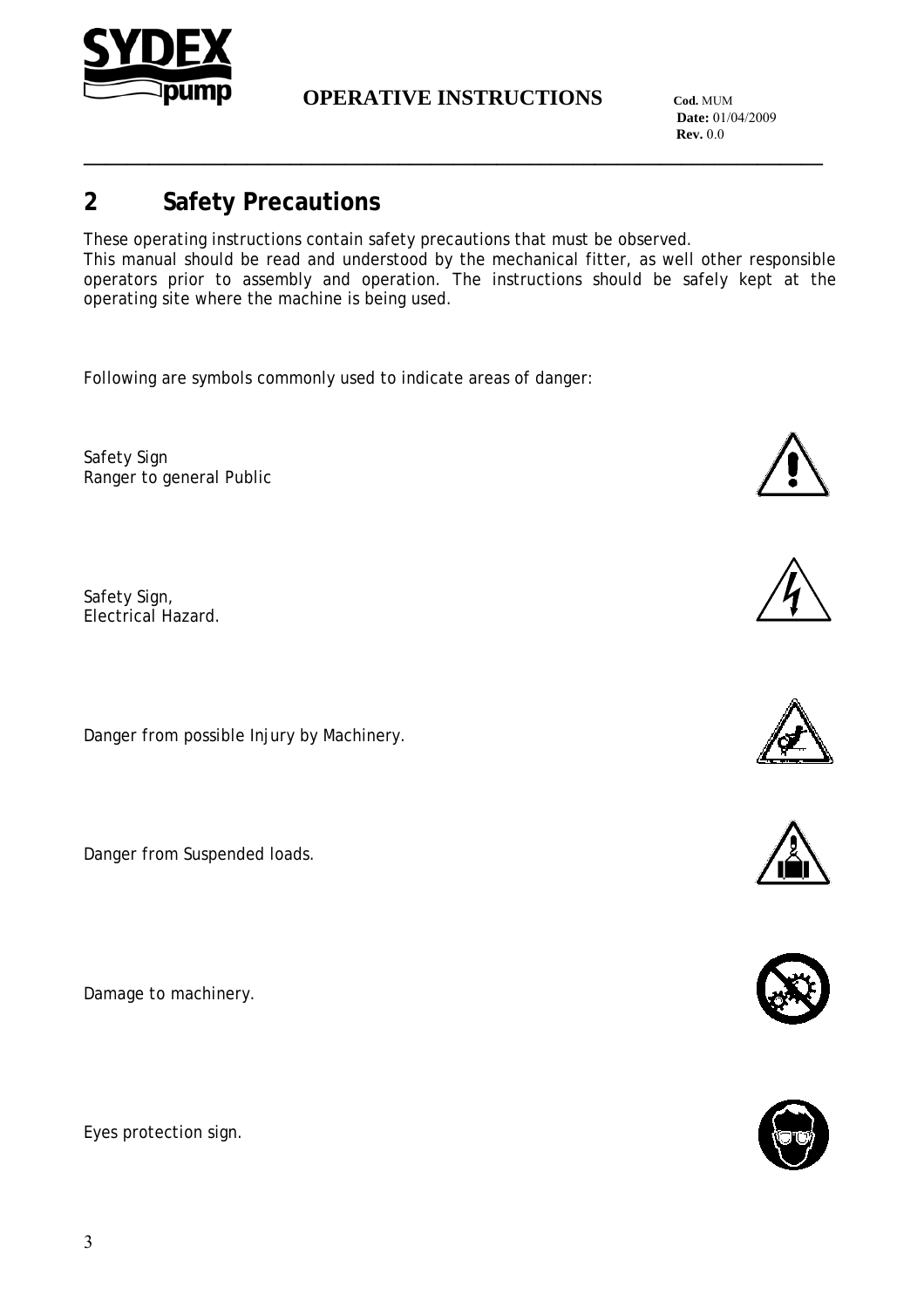

**\_\_\_\_\_\_\_\_\_\_\_\_\_\_\_\_\_\_\_\_\_\_\_\_\_\_\_\_\_\_\_\_\_\_\_\_\_\_\_\_\_\_\_\_\_\_\_\_\_\_\_\_\_\_\_\_\_\_\_\_\_\_\_\_\_\_\_\_**

#### **2.1 Personnel qualifications and training**

 The end user must ensure that the personnel responsible for the operation, maintenance, inspection and assembly are in possession of the appropriate qualifications for the tasks. Personnel lacking the appropriate skills and knowledge should receive the correct training and instruction.

#### **2.2 Non-observance of safety precautions**

 Failure to comply with the safety instructions may lead to hazards to life and limb, as well as dangers for the environment and for the pump.

The following are just some examples of possible dangers resulting from failure to comply with the safety instructions:

- 1. Failure of important machine/plant functions.
- 2. Premature failure of components or machine/equipment malfunction
- 3. Danger to the environment from leakage of dangerous materials .
- 4. Danger to personnel from electrical, mechanical or chemical hazards.

#### **2.3 Safety rules**

During maintenance and repair work on the pump, please note the following:

1) Keep in mind the simple safety rules that we have included in this operating instructions

2) Keep in mind and adhere to applicable local and international rules and regulations.

3) Keep in mind and adhere to the internal safety precautions and indications.

Non observance can void product warranty.

#### **2.4 Safety instructions for the end-user.**

- 1. Personnel should use the appropriate personal protection equipment [ppe]
- 2. Protective guards for moving parts (e.g. coupling) must never be removed whilst the machine is in operation.
- 3. Leakages (e.g. in the shaft seal) of hazardous liquids (e.g. explosive, toxic, hot) must be drained in such a way that no danger arises for persons or for environment. Always observe the relevant statutory requirements
- 4. The risk of exposure to electrical power must be eliminated.
- 5. Where appropriate risk assessments and/or methods statements should be provided prior to any work being carried out

#### **2.5 Safety Instructions for maintenance, Inspection and Assembly Work**

- 1. The end user must ensure that all maintenance, inspection and installation work is performed by authorised and qualified personnel who understand the operating instructions and are properly trained.
- 2. Pumps or units which transfer dangerous substances must be decontaminated.
- 3. Work on a pump/machine should only be performed when it is disconnected and safely isolated from its power source, pressure has been relieved, and the complete unit has returned to room temperature. It is imperative that these procedures are adhered to before attempting work on the machine.
- 4. Immediately following completion of work, all safety and protective devices must be replaced in position and, where applicable, re-activated.
- 5. Refer to section 5 Assembly and installation.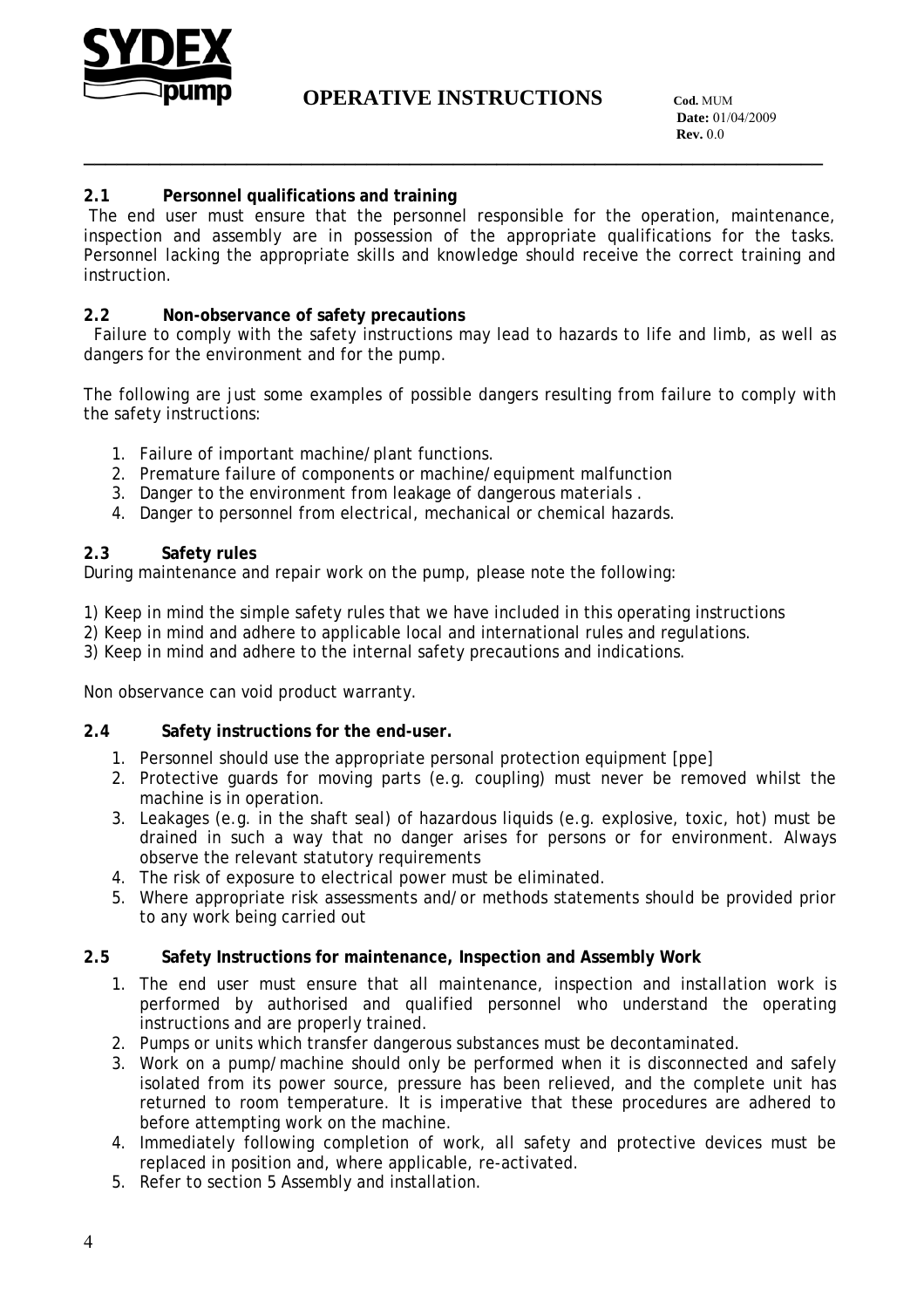

 **Date:** 01/04/2009 **Rev.** 0.0

**\_\_\_\_\_\_\_\_\_\_\_\_\_\_\_\_\_\_\_\_\_\_\_\_\_\_\_\_\_\_\_\_\_\_\_\_\_\_\_\_\_\_\_\_\_\_\_\_\_\_\_\_\_\_\_\_\_\_\_\_\_\_\_\_\_\_\_\_** 6. Where appropriate risk assessments and/or methods statements should be provided prior to any work being carried out

#### **2.6 Unauthorised use of spare parts and/or modifications to the Pump**

Modifications to the machines and/or its components are permitted only with the manufacturer's consent. Original spare parts and accessories authorised by the manufacturer ensure safety. The use of the other components revokes any warrant and liability for consequences which may result.

#### **2.7 Impermissible Modes of Operation**

The operational safety of the machines supplied is warranted only for employment in accordance with the intended use. The machine should not be operated in any way exceeds design capacities.

#### **2.8 Handling, storage and disposal of hazardous materials**

The section gives information on handling, storage and disposal of materials used in the pumps which may be considered hazardous to your health.

The following table indicates what is used inside pump:

| WHERE USED                | LIQUID - PRODUCT     | DANGER FOR                           |
|---------------------------|----------------------|--------------------------------------|
| Bearings                  | anti-seize compounds | releases vapour                      |
| Stator - rotor            | grease - Vaseline    | hands and skin                       |
| Oil - general lubrication | seal - gearbox       | eyes and skin                        |
| Pumps surface             | Paint                | releases dust and fumes if machined. |
|                           |                      | Treat as fire hazardous.             |

All seek medical advice where appropriate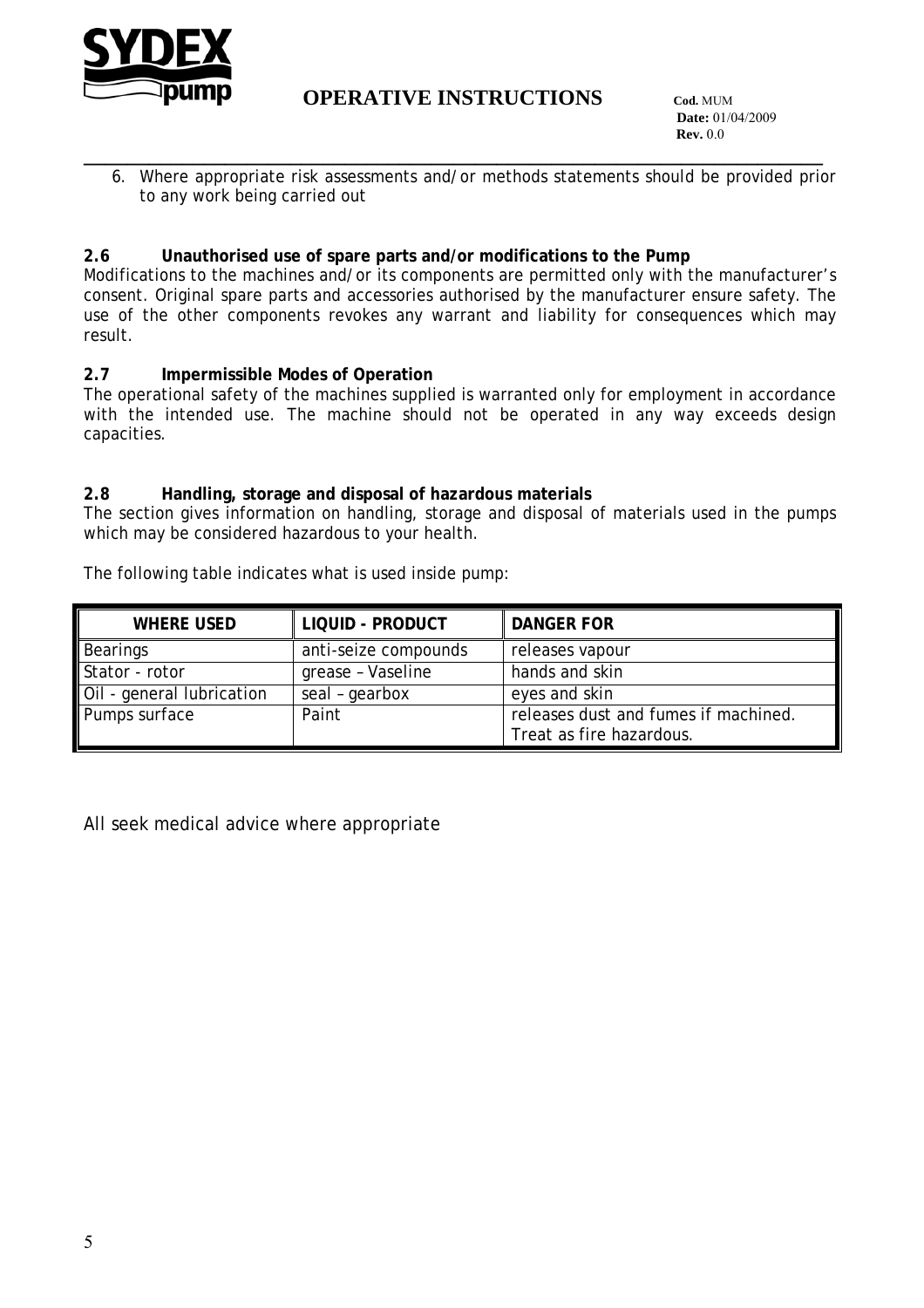

**\_\_\_\_\_\_\_\_\_\_\_\_\_\_\_\_\_\_\_\_\_\_\_\_\_\_\_\_\_\_\_\_\_\_\_\_\_\_\_\_\_\_\_\_\_\_\_\_\_\_\_\_\_\_\_\_\_\_\_\_\_\_\_\_\_\_\_\_**

 **Date:** 01/04/2009 **Rev.** 0.0

# **3 GENERAL DESCRIPTION OF THE PUMP**

The progressive cavity pump supplied, is part of the " VOLUMETRIC PUMP FAMILY". The inventor of that system was the professor René Moineau. The main components of the pump are:

- the stator- a stationary part usually an alloy tube containing an injected elastomer
- the rotor a rotating part usually made by a metallic material

The rotor has a single helix shape and the stator is formed as a double-helix with twice the pitch of the rotor. The interference fit between the rotor and stator creates a series of sealed chambers called cavities. When the rotor turns inside the stator, the medium is gently conveyed from the inlet to the outlet of the cavities.

The Sydex progressive cavity pump utilizes many positive characteristics:

- Sydex pumps have no suction or pressure valves, but do have a stable flow rate in proportion to the number of revolutions.
- Sydex pumps have a high suction capacity.
- Sydex pumps can transport all types of media including inhomogeneous, gaseous and abrasive media, as well as those that are not of a liquid consistency, or contain solids and fibrous material.
- Sydex pumps are capable of handling high-viscosity media.

Sydex progressive cavity pumps have also the following advantages:

- Self-priming even if not containing 100% liquid.
- Gentle handling of shear-sensitive products.
- **EXEC** Capacity is direct proportional to the pump speed.
- No pulsation, low noise and vibration.
- No significant torque increase when reaching maximum performance.
- Compact style construction.

The Sydex pump operates according to the positive displacement principle. Operation of the pump against an excessive pressure caused by closed valves, by high pressure losses in the piping or by product sedimentation will lead to the destruction of the pump, drive, pipe work and downstream equipment. Every progressive cavity pump must therefore be protected against overpressure. Safety valves with bypass pipes oil-filled contact manometers that deactivate the pump are appropriate protective devices.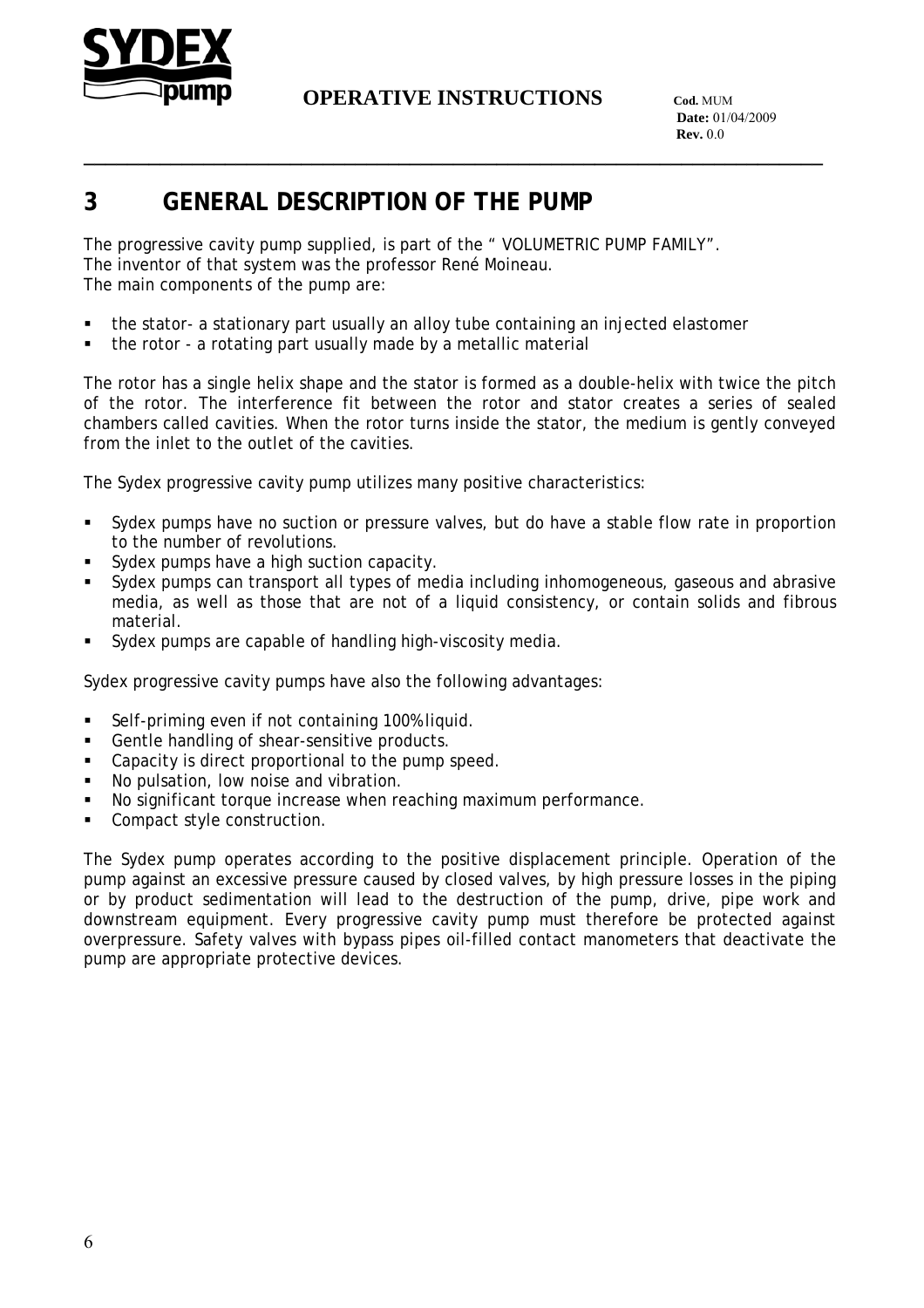

**\_\_\_\_\_\_\_\_\_\_\_\_\_\_\_\_\_\_\_\_\_\_\_\_\_\_\_\_\_\_\_\_\_\_\_\_\_\_\_\_\_\_\_\_\_\_\_\_\_\_\_\_\_\_\_\_\_\_\_\_\_\_\_\_\_\_\_\_**

# **4 Packing, Transportation and Storage.**

#### **4.1 Packaging and transportation**

To transport and store the pump it is necessary that the personnel know and employ the appropriate means, hoists and tools, always observing the safety instructions.

Sydex pumps are shipped on skid-mounted wood-framed cardboard enclosures.

Upon receipt, inspect the pump for any transportation damage.

Check also:

If the pump we supplied coincides with the model you ordered.

 If inside the packaging the 'Declaration of conformity' and the complete operating instructions are included.

Claims for damages should be reported to the freight carrier immediately.



**Avoid suspending the complete pump unit by the bolts of the motor or gear box.** These eye bolts should be used for lifting the motor and/or the gear box only.

 Due to the variety of possible pump designs and applications, only general instructions can be given here. These should be adequate for experienced assembly or transportation personnel.



Use caution when lifting top heavy pumps. The centre of gravity may be above the points where the lifting gear is attached. If this is the case, secure additionally to prevent tipping over!

When moving the pump or unit on wheels, strictly adhere to the following:

- Lock out the motor drive to protect against unintended start-up;
- Move the pump unit carefully and slowly, especially where the ground is uneven. Hazards of tipping!
- Be careful not to allow flexible piping to bend or become kinked. Obstruction of flow will cause excessive discharge pressure.
- Where necessary, secure the pump unit with additional support blocks.

#### **4.2 Storage**

Pumps are packaged for transportation and short-term storage. In cases of prolonged storage, the pumps should be protected as follows until installation:

- Stator: When stored for a long period, the elastomer along the contact line between the rotor and stator may become temporarily distorted (compressionset).This will increase the required starting torque. For this reason, the stator should be removed and stored in a cool, dry place in an air-tight package and protected from light.
- Rotor: Support with wooden blocks and protect against damage from mechanical impact. For tool steel rotors: coat the surfaces with protective grease to avoid rusting.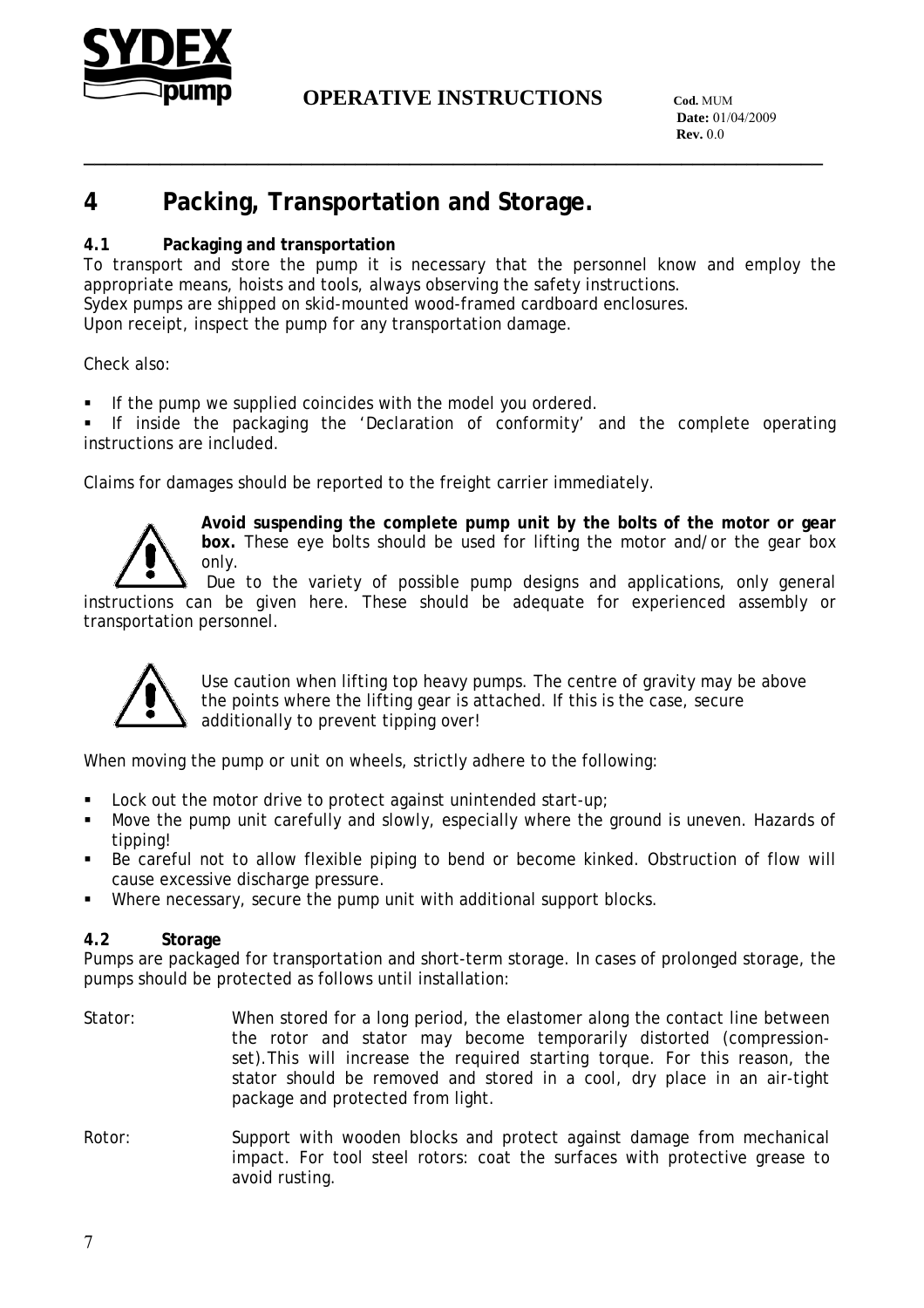

 **Date:** 01/04/2009 **Rev.** 0.0

**\_\_\_\_\_\_\_\_\_\_\_\_\_\_\_\_\_\_\_\_\_\_\_\_\_\_\_\_\_\_\_\_\_\_\_\_\_\_\_\_\_\_\_\_\_\_\_\_\_\_\_\_\_\_\_\_\_\_\_\_\_\_\_\_\_\_\_\_** Pump parts in : No protection necessary Stainless steel

Drives: Observe the instructions of the drive supplier

Store Room: The environment in which rubber products are being kept must be cool, dry, free of dust and well ventilated, and must not be stored in the open.

Rubber products should be kept in surroundings not having less than minus 10°C and not more than plus 15°C.

Store rooms should not be damp, and it must be ensured that there will be no condensation. Recommended relative humidity is < 65%.

Rubber products must be protected against light, particularly direct sunlight or artificial light having a high UV portion.

Rubber products should be kept in a sealed package.

There must be no solvents, oil, grease, lubricants or any chemicals kept in the store room.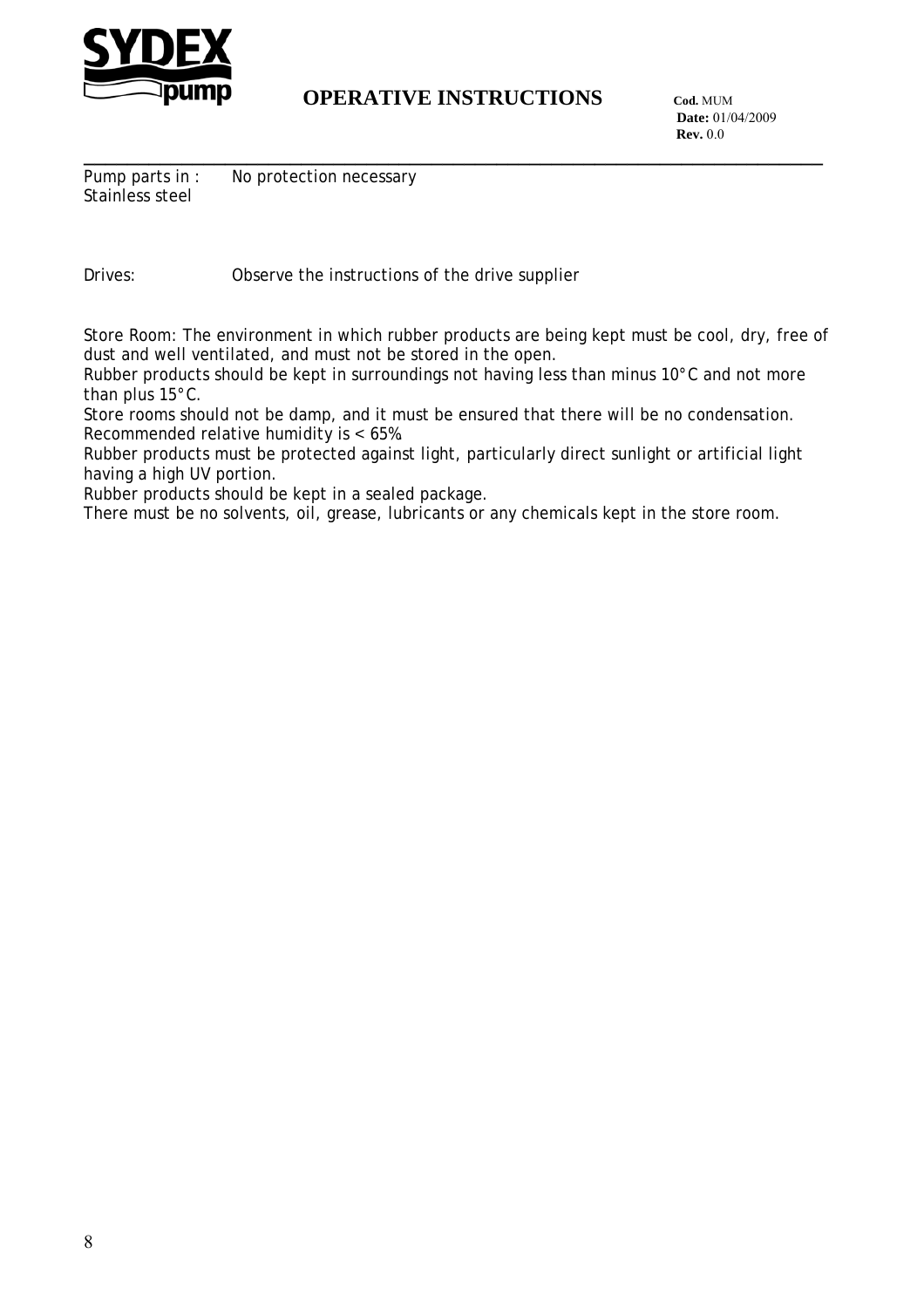

**\_\_\_\_\_\_\_\_\_\_\_\_\_\_\_\_\_\_\_\_\_\_\_\_\_\_\_\_\_\_\_\_\_\_\_\_\_\_\_\_\_\_\_\_\_\_\_\_\_\_\_\_\_\_\_\_\_\_\_\_\_\_\_\_\_\_\_\_**

 **Date:** 01/04/2009 **Rev.** 0.0

# **5 ASSEMBLY AND INSTALLATION**

#### **5.1 Mounting tools**

No special tools are required for the assembly and installation of the pump.

#### **5.2 Space requirements**

Customers are responsible for determining the space requirements. The following factors must be taken into consideration:

- Dimensions and weight of the machine.
- Required transportation and hoisting equipment.
- Possible piping layout should include an allowance for the space required to remove the rotor and stator.
- Freedom of movement to:
- Operate the drive.
- Speed and pressure indicators.
- Space required for lubrication.
- Disassembly of mechanical protective devices.
- Space required for handling the mounting tools.



#### **Space allowing disassembling of Stator and Rotor.**

A specific space must be allowed for exchanging the stator. The required dimensions. See chart below for recommended disassembly dimensions:



#### **5.3 Direction of Rotation**

The rotational direction of the pump determines the flow direction of the conveying medium (check the diagram below).This direction is given on the name plate of the pump.

For the C31 range it is NOT possible reverse the rotation (for more info contact our technical department).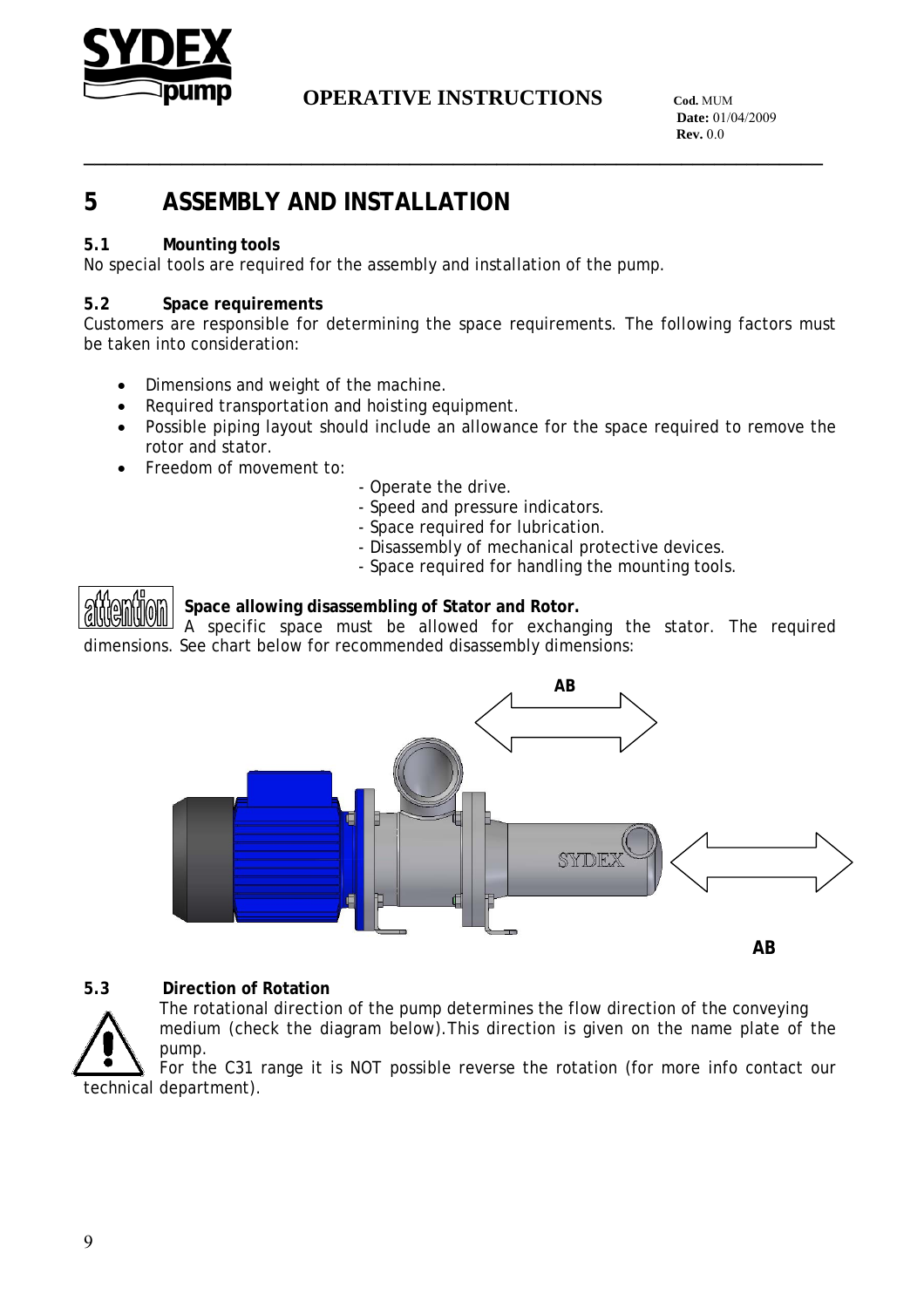

**\_\_\_\_\_\_\_\_\_\_\_\_\_\_\_\_\_\_\_\_\_\_\_\_\_\_\_\_\_\_\_\_\_\_\_\_\_\_\_\_\_\_\_\_\_\_\_\_\_\_\_\_\_\_\_\_\_\_\_\_\_\_\_\_\_\_\_\_**

 **Date:** 01/04/2009 **Rev.** 0.0

Following the drawing below:



#### **5.5 Piping sizing**

The pipe diameters on the suction and pressure sides must be dimensioned in accordance with the customer's pressure – loss calculation. The nominal size of the suction pipe should at least match that of the pump suction flange.

Prior to starting up the pump, ensure that all pipelines are free from foreign bodies. Installation residues (such as weld spatter, screws , steel chips etc) will lead to damage of the Sydex pump for which warranty claims will not be accepted.

#### **5.6 Electrical connection**



The electrical connections must be established in accordance with the manufacturer's specifications, as well as the safety specifications applying at the installation site.

On the name plate of the electric motors you will find voltage/frequency and kW data. The mains voltage and frequency must match the ratings indicated on the type and rating plates.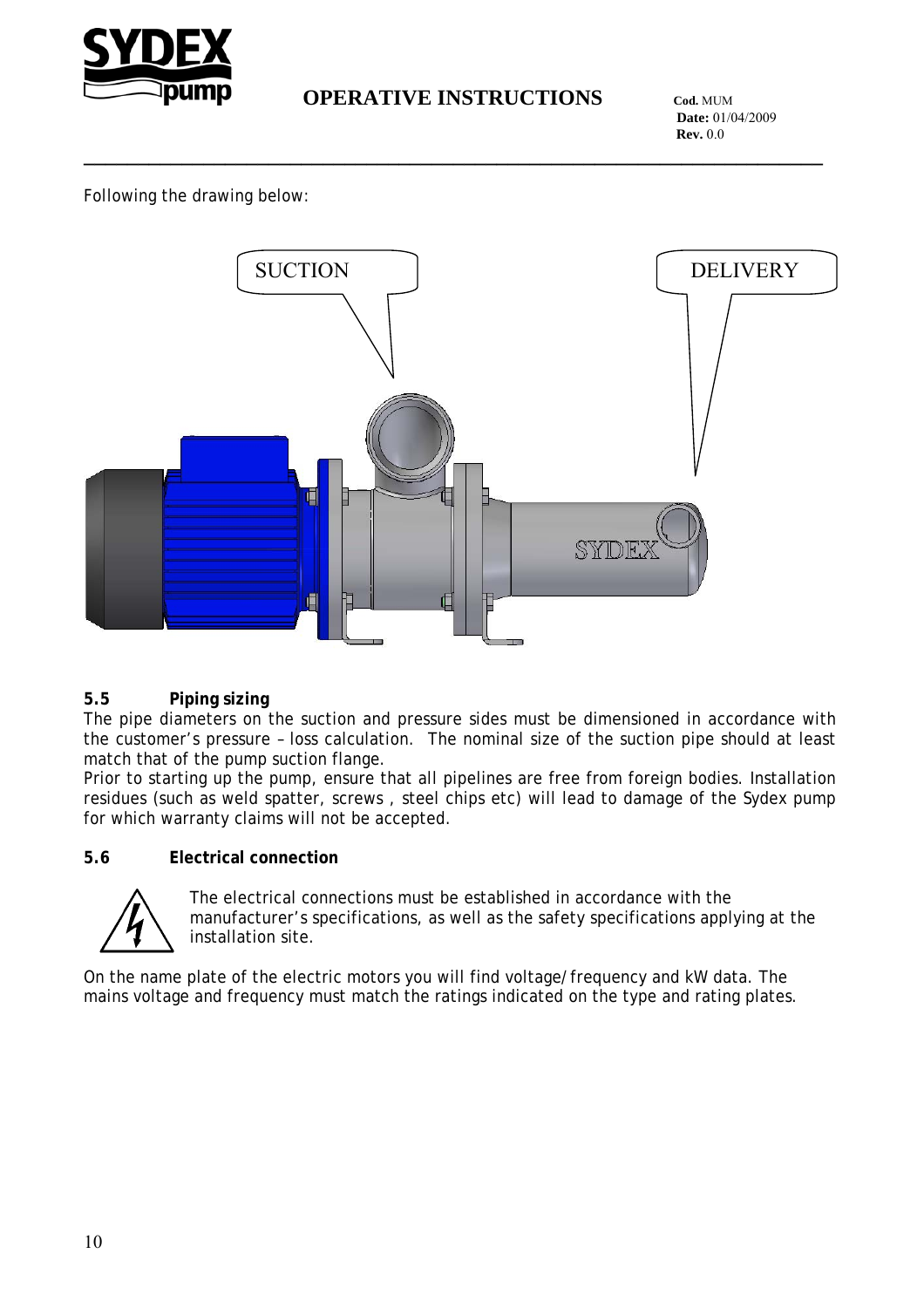

**\_\_\_\_\_\_\_\_\_\_\_\_\_\_\_\_\_\_\_\_\_\_\_\_\_\_\_\_\_\_\_\_\_\_\_\_\_\_\_\_\_\_\_\_\_\_\_\_\_\_\_\_\_\_\_\_\_\_\_\_\_\_\_\_\_\_\_\_**

 **Date:** 01/04/2009 **Rev.** 0.0

Three-phase cage motor:



Switch on electric motor direct on line or use an adequate frequency inverter.



An increased starting torque is necessary due to the compression fit between the rotor and stator conveying elements. This means the electric motors that drive the progressive cavity pumps must always be started direct-on-line or with an adequate frequency inverter which is configured correctly for a constant torque application.

Ensure that customer-supplied frequency inverters comply with the starting torque and running power specified on the offer specifications.

Other important points to be observed:

- Always use a thermal motor safety switch.
- If possible, mount an isolating switch as close as possible to the pump.
- It is recommended to mount an earth leakage circuit breaker.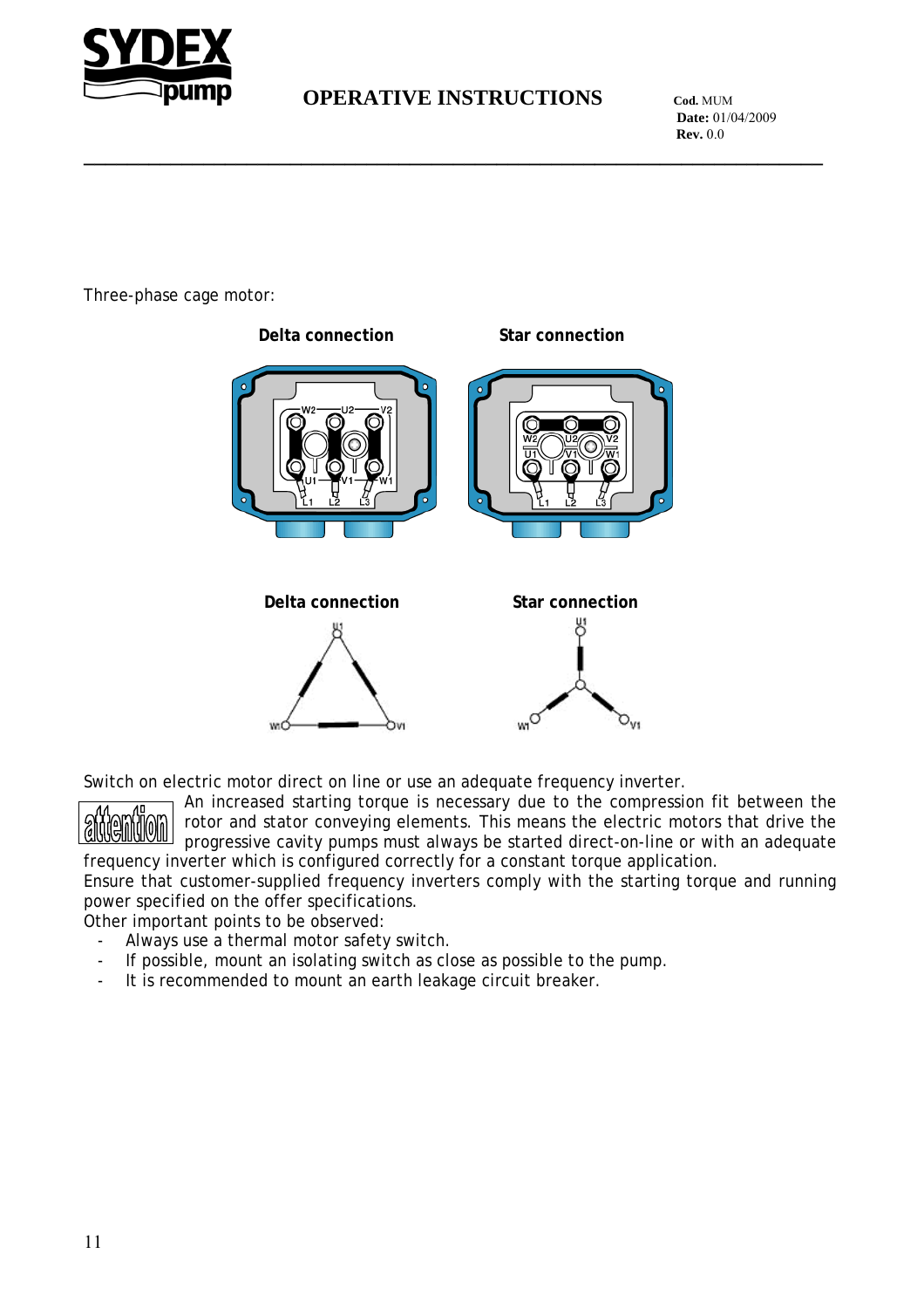

**\_\_\_\_\_\_\_\_\_\_\_\_\_\_\_\_\_\_\_\_\_\_\_\_\_\_\_\_\_\_\_\_\_\_\_\_\_\_\_\_\_\_\_\_\_\_\_\_\_\_\_\_\_\_\_\_\_\_\_\_\_\_\_\_\_\_\_\_**

 **Date:** 01/04/2009 **Rev.** 0.0

# **6 START-UP AND TEMPORARY SHUTDOWN**

#### **6.1 Messa in funzione**

Sydex progressing Cavity Pumps must operated with the following precautions:

 Before initial start-up, regardless of rotation, make sure the pump housing and suction piping are filled with medium. Priming of the pump is necessary to lubricate the stator.



**Never run the pump dry! Even a few rotation in dry condition will damage the stator.** 

Turn pump motor on and off briefly to check direction of rotation.



Sydex pumps are positive displacement progressing cavity pumps and have the potential to generate very high pressure capable of bursting vessels or pipes.



**Excessive pressure can overload the drive train (shaft, joints, rotor) or exceed pressure limitations of the housing and their connections, resulting in damage or breakage.** 

**Never run the pump with an inlet or outlet valve closed. Open valves and vents before starting the pump.** 

#### **6.2 Temporary Shutdown**

Following the temporary shutdown, the pump should be emptied and rinsed when:



- The pump is installed in a location inside or outside where the medium has the potential to freeze.
- The medium has a tendency to solidify or harden.
- The medium tends to build up or become tacky on the shaft sealing area

Other suggestions:

- Stator: When stored for an extended period, the elastomer along the contact line between the rotor and stator may become temporarily distorted (compression-set). This will increase the required starting torque. For this reason the stator should be removed and stored in a cool, dry place in an air-tight package and protected light.
- Rotor: After the stator has been removed. Cover the entire pump to protect from mechanical damage,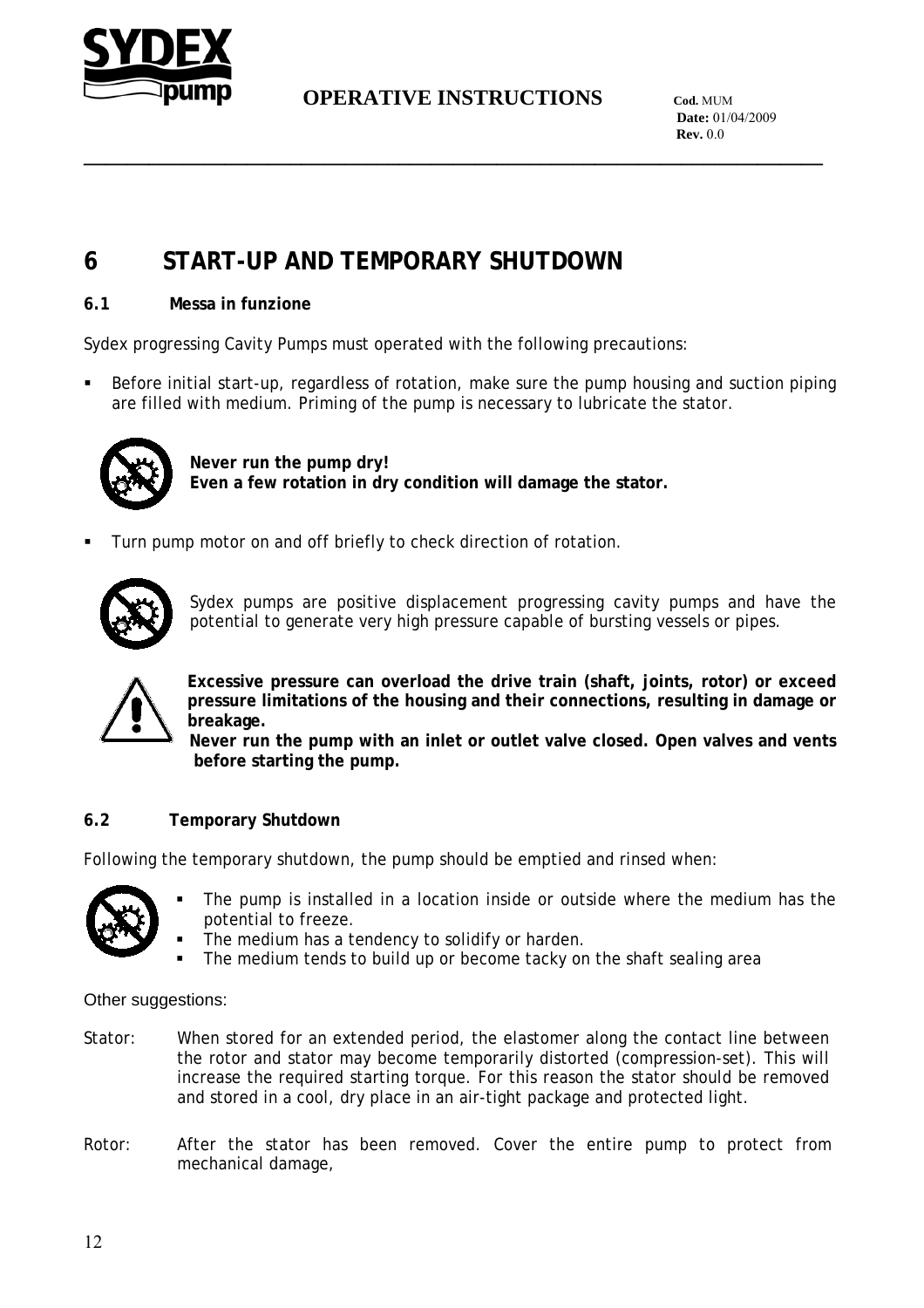

 **Date:** 01/04/2009 **Rev.** 0.0



**Prior to installation, thoroughly clean rotor to prevent damage caused by interaction of the grease, stator material and medium.** 

#### **6.3 Stand-by pump**

A stand-by pump is sometimes installed to eliminate downtime. Stand-by pumps should be operated occasionally to keep properly conditioned for use.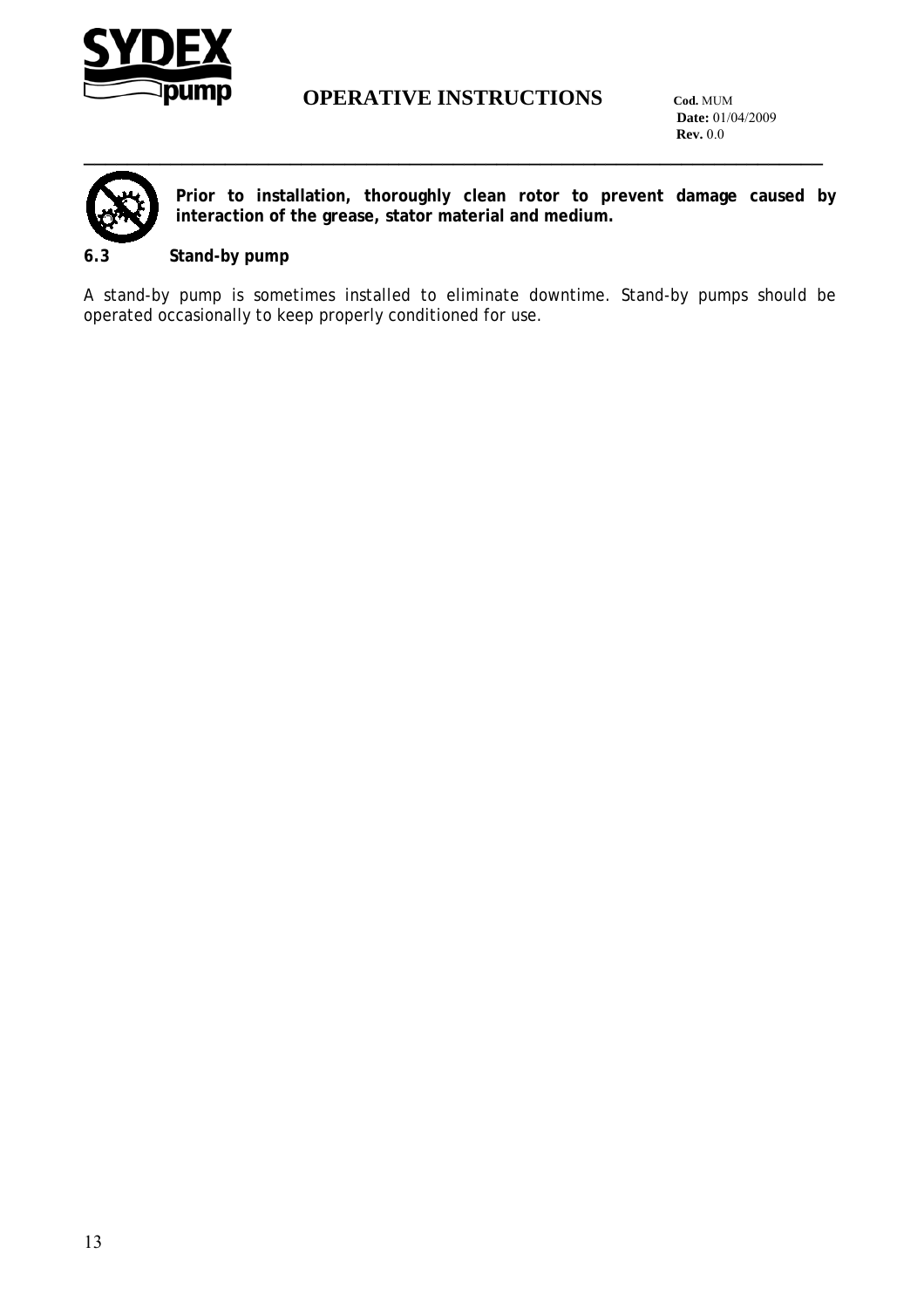

**\_\_\_\_\_\_\_\_\_\_\_\_\_\_\_\_\_\_\_\_\_\_\_\_\_\_\_\_\_\_\_\_\_\_\_\_\_\_\_\_\_\_\_\_\_\_\_\_\_\_\_\_\_\_\_\_\_\_\_\_\_\_\_\_\_\_\_\_**

 **Date:** 01/04/2009 **Rev.** 0.0

# **7 MAINTENANCE**

#### **7.1 General Instructions**

A requirement for the reliable operation of any pump is service and maintenance in compliance with instructions. Maintenance personnel must therefore have access to these operating instructions and adhere to them meticulously. Sydex will accept no liability for damages arising through non-observance of these operating instructions.



 The pumps should be regularly rinsed or cleaned if deposits of medium are likely to build up.



 If the pump needs to be disassembled, ensure that the pump and motor are switched off and cannot be turned on accidentally.

#### **7.2 Lubrication**

The Sydex pump does not require frequent lubrication.



 Maintenance and lubrication of the drive should be carried out according to the drive manufacturer's instructions.

#### **7.3 Removal and Assembly of the Stator and the Rotor**

Check that all maintenance, inspection and installation work is performed by authorised and qualified personnel who understand the operating instructions and are properly trained.

#### 7.3.1 **Preventive actions**



The pump with attached pipework should be empty and must be cooled off.

- Close all the valves and disconnect the pipework on the suction side and pressure side of the pump.
- Before commencing the dismantling of pumps parts, safeguard the pump against tipping over or falling down by fastening it at the lantern.
- Clean the delivery chamber.

#### 7.3.2 **Removal the Stator and the suction chamber.**

- Unscrew the screw (925) and remove the suction chamber (025) and extract the foot (870).
- Extract the stator (305).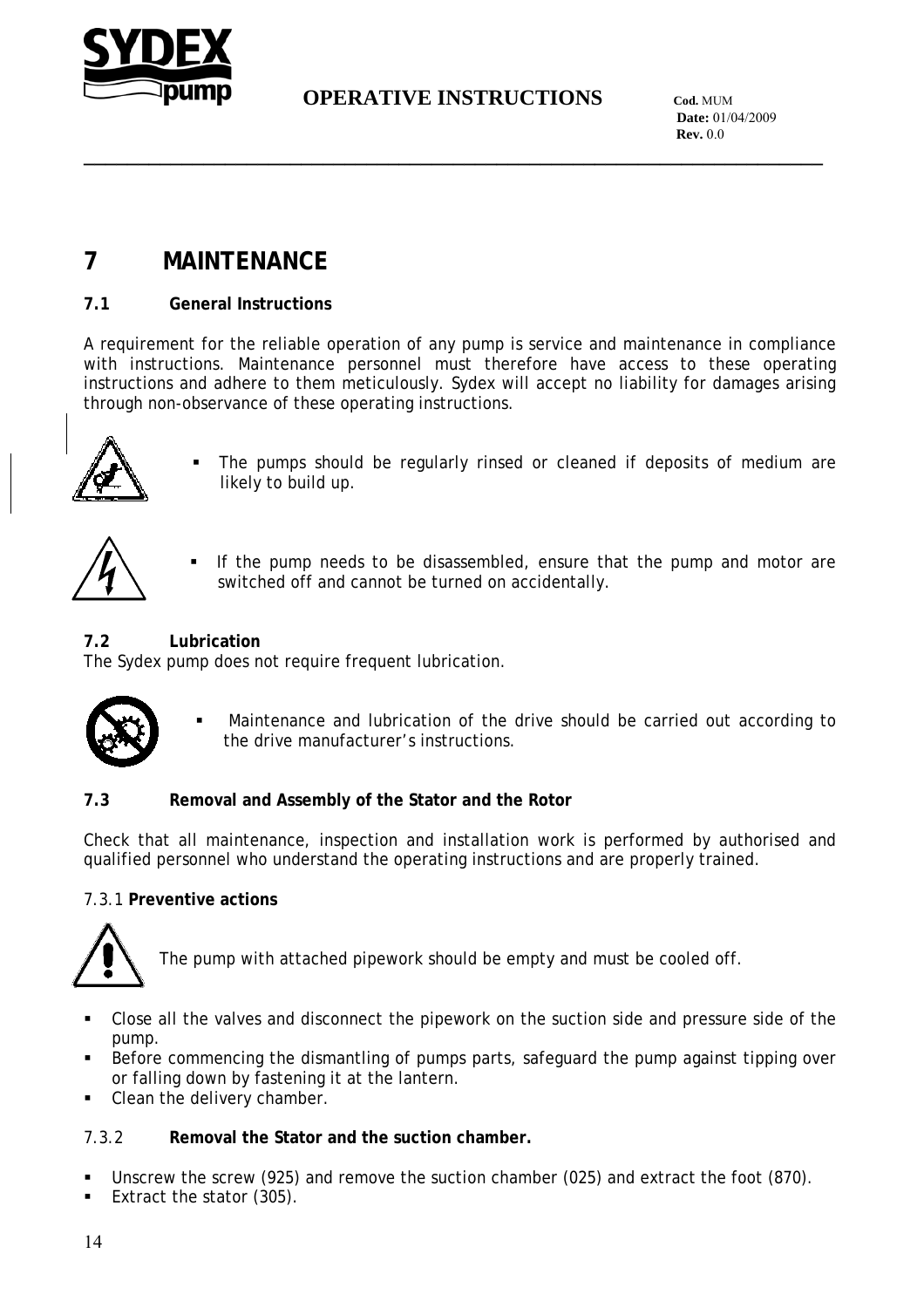

**\_\_\_\_\_\_\_\_\_\_\_\_\_\_\_\_\_\_\_\_\_\_\_\_\_\_\_\_\_\_\_\_\_\_\_\_\_\_\_\_\_\_\_\_\_\_\_\_\_\_\_\_\_\_\_\_\_\_\_\_\_\_\_\_\_\_\_\_**

 **Date:** 01/04/2009 **Rev.** 0.0



#### 7.3.3 **Removal the rotor and the knife.**

- Remove the motor: unscrew the screws (924), block the shaft (135) and with a wrench unscrew the rotor (199).
- Extract the ring (269), the knife (266) and the 'o-ring (701) e the knife (263).

#### 7.3.4 **Removal the housing bearing and the mechanical seal.**

- Remove the housing bearing and the mechanical seal (501), extract the oil ring (694) and the segger (205).
- Extract the shaft (135) with the bearings and the segger (208).
- Remove the rotary mechanical seal faces and the mechanical seal counter ring from the housing bearing.
- Extract the segger (203), and the followings parts:  $(238)$ ;  $(532)$ ;  $(239)$

Reassembled the C31 in reverse order.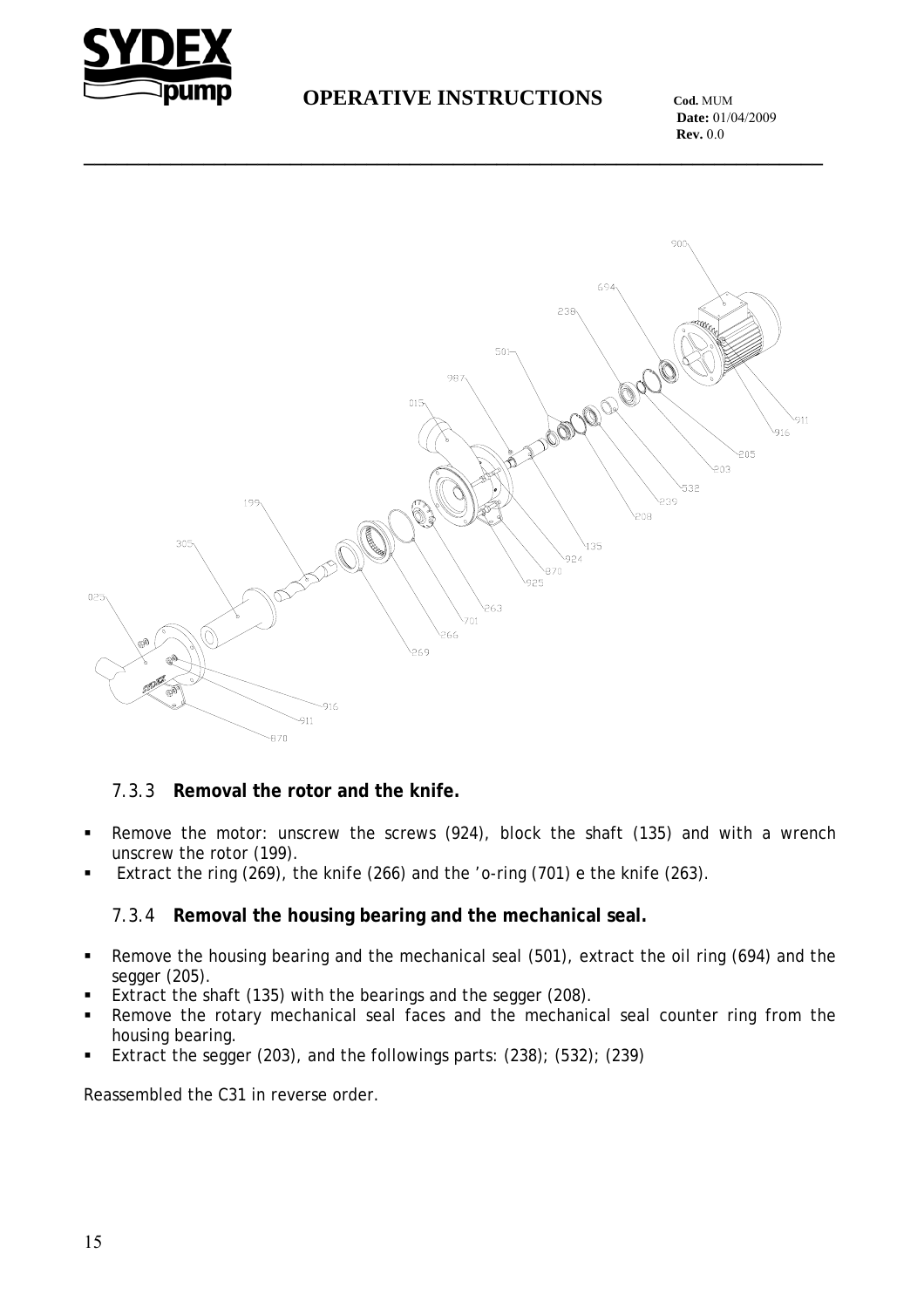

**\_\_\_\_\_\_\_\_\_\_\_\_\_\_\_\_\_\_\_\_\_\_\_\_\_\_\_\_\_\_\_\_\_\_\_\_\_\_\_\_\_\_\_\_\_\_\_\_\_\_\_\_\_\_\_\_\_\_\_\_\_\_\_\_\_\_\_\_**

# **8 Trouble – Shooting**

Sydex progressive cavity pumps will be operate trouble-free if they are used in accordance with the offer and with this manual.

If operating problems arise, use this chart as a guide in locating the problem.

|                     | Trouble-shooting guide |                      |                        |                             |               |             |                  |                                            |                  |                                                                                                                                                                                                                      |  |  |
|---------------------|------------------------|----------------------|------------------------|-----------------------------|---------------|-------------|------------------|--------------------------------------------|------------------|----------------------------------------------------------------------------------------------------------------------------------------------------------------------------------------------------------------------|--|--|
| Pump will not start | No suction capability  | Discharge output low | Discharge pressure low | Discharge output fluctuates | Pump is noisy | Pump jammed | Drive overloaded | Stator and Rotor service life<br>too short | Shaft seal leaks | Possibile cause and remedies                                                                                                                                                                                         |  |  |
| ×                   |                        |                      |                        |                             |               |             | ×                |                                            |                  | Pump or stator is new, to much static friction.<br>1) Fill the pump and If possible, run the pump in one<br>way and in the another way till unblock the pump.<br>2) If necessary lubricate the rotor and the stator. |  |  |
| ×                   |                        | $\times$             | ×                      |                             |               |             | $\times$         |                                            |                  | Power supply incorrect.<br>1) Check motor nameplate data. Test voltage, phase<br>and frequency.                                                                                                                      |  |  |
|                     |                        | $\times$             |                        |                             |               |             | $\times$         | $\times$                                   |                  | Discharge pressure too high.<br>1) Measure actual discharge pressure and compare<br>to your specification.                                                                                                           |  |  |
| $\times$            |                        |                      |                        |                             |               | ×           | ×                |                                            |                  | Foreign matter or debris in pump.<br>1) Remove debris and correct any damage.                                                                                                                                        |  |  |
| $\times$            |                        |                      |                        |                             |               | ×           | $\times$         | $\times$                                   |                  | Temperature of pumped liquid too high, stator<br>swells.<br>1) Reduce liquid temperature, if liquid temperature<br>cannot be reduces, use an undersized rotor.                                                       |  |  |
| ×                   |                        |                      |                        |                             |               | ×           | ×                | ×                                          |                  | Liquid<br>contains<br>solids,<br>too<br>many<br>causing<br>blockages.<br>1) Check specification, increase liquid-to-solids<br>ratio.                                                                                 |  |  |
| ×                   |                        |                      |                        |                             |               | ×           | ×                | $\boldsymbol{\times}$                      |                  | Chemical attack on the stator.<br>1) Check specification, If necessary change the<br>stator with a correct one.                                                                                                      |  |  |
| $\times$            |                        |                      |                        |                             |               | ×           | ×                | $\times$                                   | $\times$         | Liquid settles and hardens at pump shut-down.<br>1) Clean pump and rinse out after each use.                                                                                                                         |  |  |
|                     |                        | $\times$             | ×                      | ×                           |               |             |                  |                                            |                  | Air in suction piping.<br>1) Check connections - If necessary increase NPSH.                                                                                                                                         |  |  |
|                     | ×                      | $\times$             | ×                      | $\times$                    |               |             |                  |                                            |                  | Suction pipe leaks.<br>1) Check seals and connections.                                                                                                                                                               |  |  |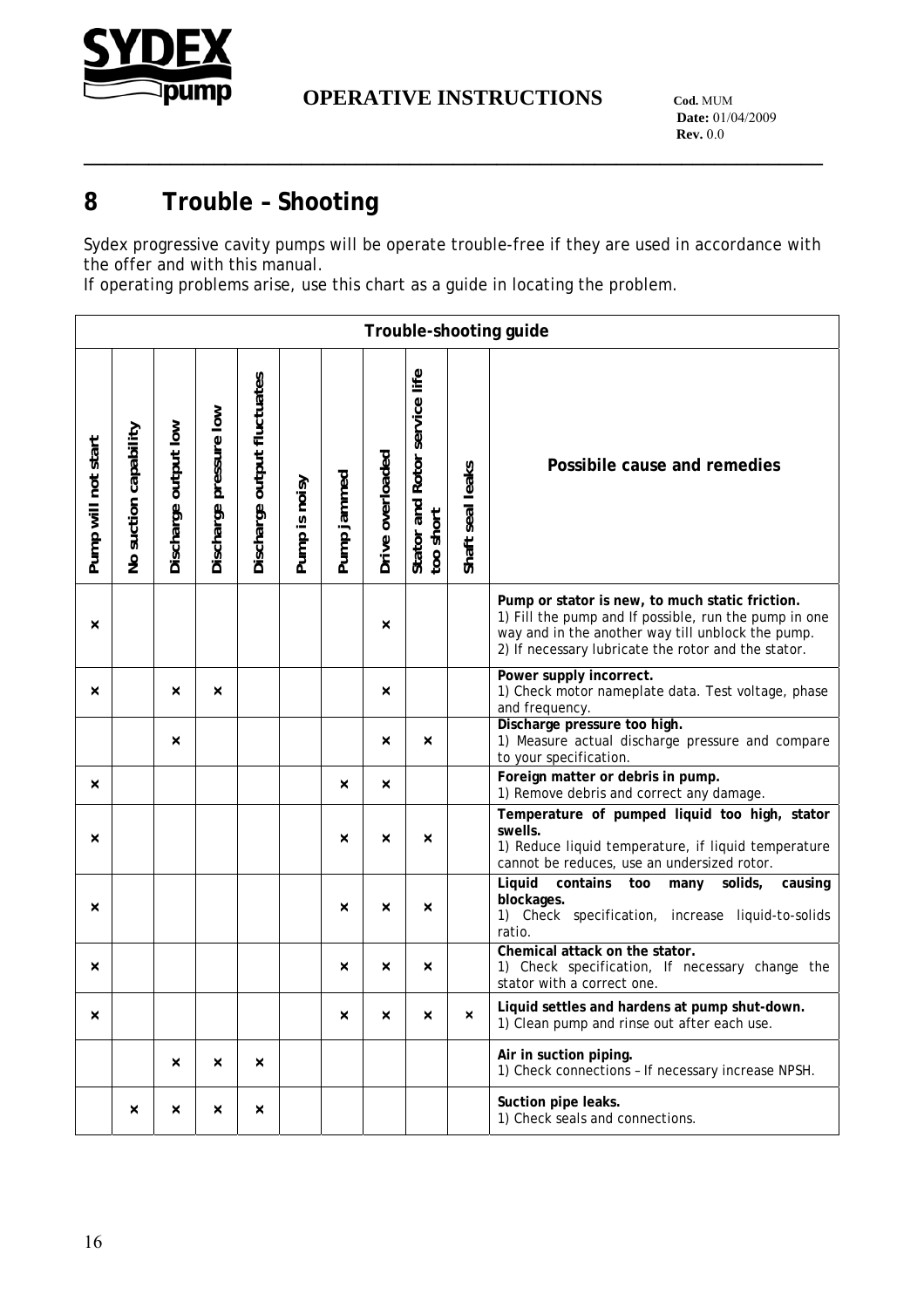

# **IPUMP** OPERATIVE INSTRUCTIONS COd. MUM

 **Date:** 01/04/2009 **Rev.** 0.0

|                     | Problematiche         |                      |                        |                             |               |             |                  |                                            |                  |                                                                                                                                                                               |  |
|---------------------|-----------------------|----------------------|------------------------|-----------------------------|---------------|-------------|------------------|--------------------------------------------|------------------|-------------------------------------------------------------------------------------------------------------------------------------------------------------------------------|--|
| Pump will not start | No suction capability | Discharge output low | Discharge pressure low | Discharge output fluctuates | Pump is noisy | Pump jammed | Drive overloaded | Stator and Rotor service life<br>too short | Shaft seal leaks | Possibile cause and remedies                                                                                                                                                  |  |
|                     |                       | ×                    | $\times$               |                             |               |             |                  |                                            |                  | Pump speed too low.<br>1) If drive is variable speed, increase speed at<br>pump.                                                                                              |  |
|                     |                       | ×                    | $\times$               | ×                           | ×             |             |                  | ×                                          |                  | Discharge too high or suction head too low<br>(cavitation).<br>1) Reduce suction losses; lower liquid temperature,<br>install pump at lower elevation.                        |  |
|                     |                       | ×                    | $\times$               |                             | ×             | ×           | ×                | $\times$                                   |                  | Pump running dry.<br>1) Fill pump: provide dry run protection: relocate<br>suction piping.                                                                                    |  |
|                     | ×                     | ×                    | ×                      |                             | ×             |             |                  | ×                                          |                  | Stator or Rotor worn out.<br>1) Check rotor and stator. Replace the worn out<br>parts.                                                                                        |  |
|                     |                       |                      |                        |                             | ×             |             |                  |                                            |                  | Joints worn.<br>1) Replace the worn out pieces.                                                                                                                               |  |
|                     |                       |                      |                        |                             |               |             | ×                |                                            |                  | Pump speed too high.<br>1) If drive is variable, set at lower speed.                                                                                                          |  |
|                     |                       |                      |                        |                             |               |             | ×                |                                            |                  | Viscosity too high.<br>1) Measure specific gravity and compare to specified<br>specific gravity.                                                                              |  |
| $\times$            |                       | ×                    |                        |                             |               | ×           | ×                |                                            | ×                | Pressure head too high.<br>1) Check pressure head with manometer. Reduce<br>the pressure head by increasing the pressure pipe<br>diameter or by shortening the pressure pipe. |  |
|                     | $\boldsymbol{\times}$ |                      |                        |                             |               |             |                  |                                            | ×                | Wrong direction of rotation.<br>1) Reverse polarity of drive motor.                                                                                                           |  |
|                     | $\boldsymbol{\times}$ |                      |                        |                             |               |             |                  |                                            | ×                | Mechanical seal worm or damage.<br>1) Replace the mechanical seal.                                                                                                            |  |
|                     |                       |                      |                        |                             | ×             |             |                  |                                            | ×                | Pump bearing worn (Housing bearing version).<br>1) replace bearings, lubricate seal                                                                                           |  |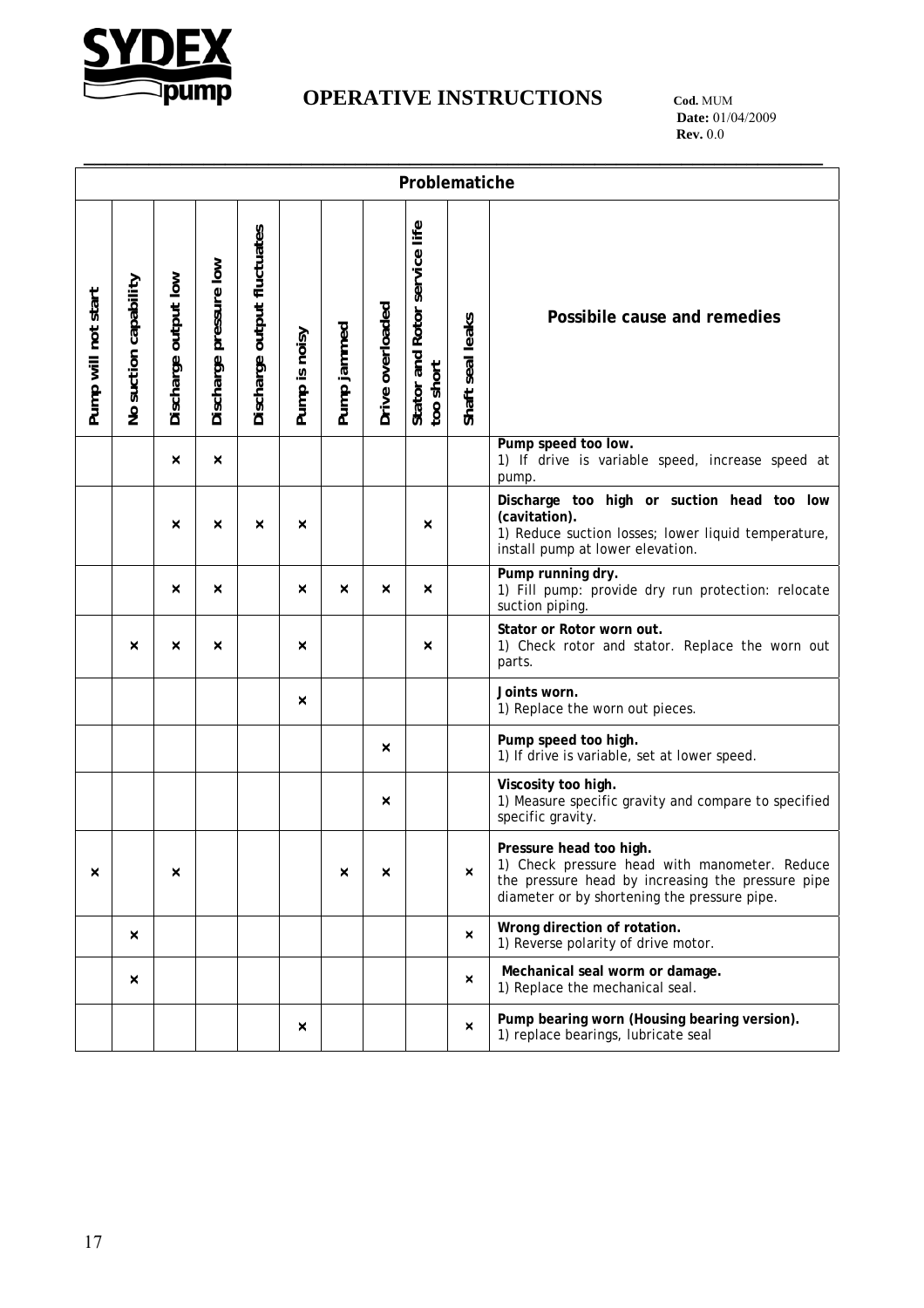

**\_\_\_\_\_\_\_\_\_\_\_\_\_\_\_\_\_\_\_\_\_\_\_\_\_\_\_\_\_\_\_\_\_\_\_\_\_\_\_\_\_\_\_\_\_\_\_\_\_\_\_\_\_\_\_\_\_\_\_\_\_\_\_\_\_\_\_\_**

 **Date:** 01/04/2009 **Rev.** 0.0

### 9 RECOMMENDED SPARE PARTS

In general, we have all spare parts subject to wear in stock. Our subsidiaries and exclusive representatives also hold a certain stock. We recommend to keep an amount of spare parts, corresponding to the pump, in stock on site as follows:

| Description     | Set<br>Small | Set<br>கூ<br>న్ | <b>Position Code</b> |
|-----------------|--------------|-----------------|----------------------|
| Rotor           |              |                 | 199                  |
| Stator          | ۰            |                 | 305                  |
| Mechanical seal |              |                 | 501                  |

To ensure that you receive the part quickly, please provide the following information with your order:

- Specify the model number of your pump, serial number, and Year of construction (see the plate on the pump).
- Identification part code as per the parts drawing.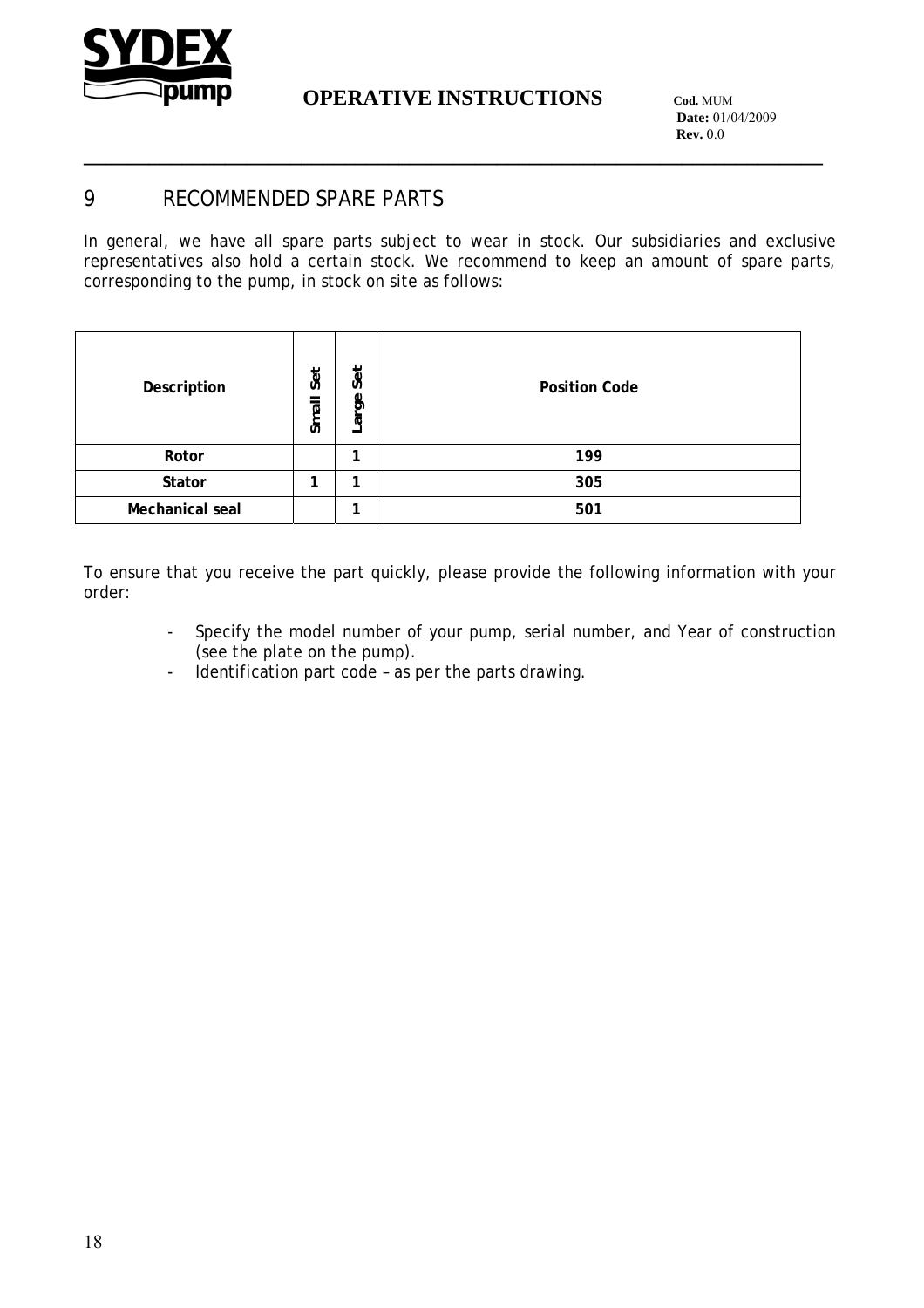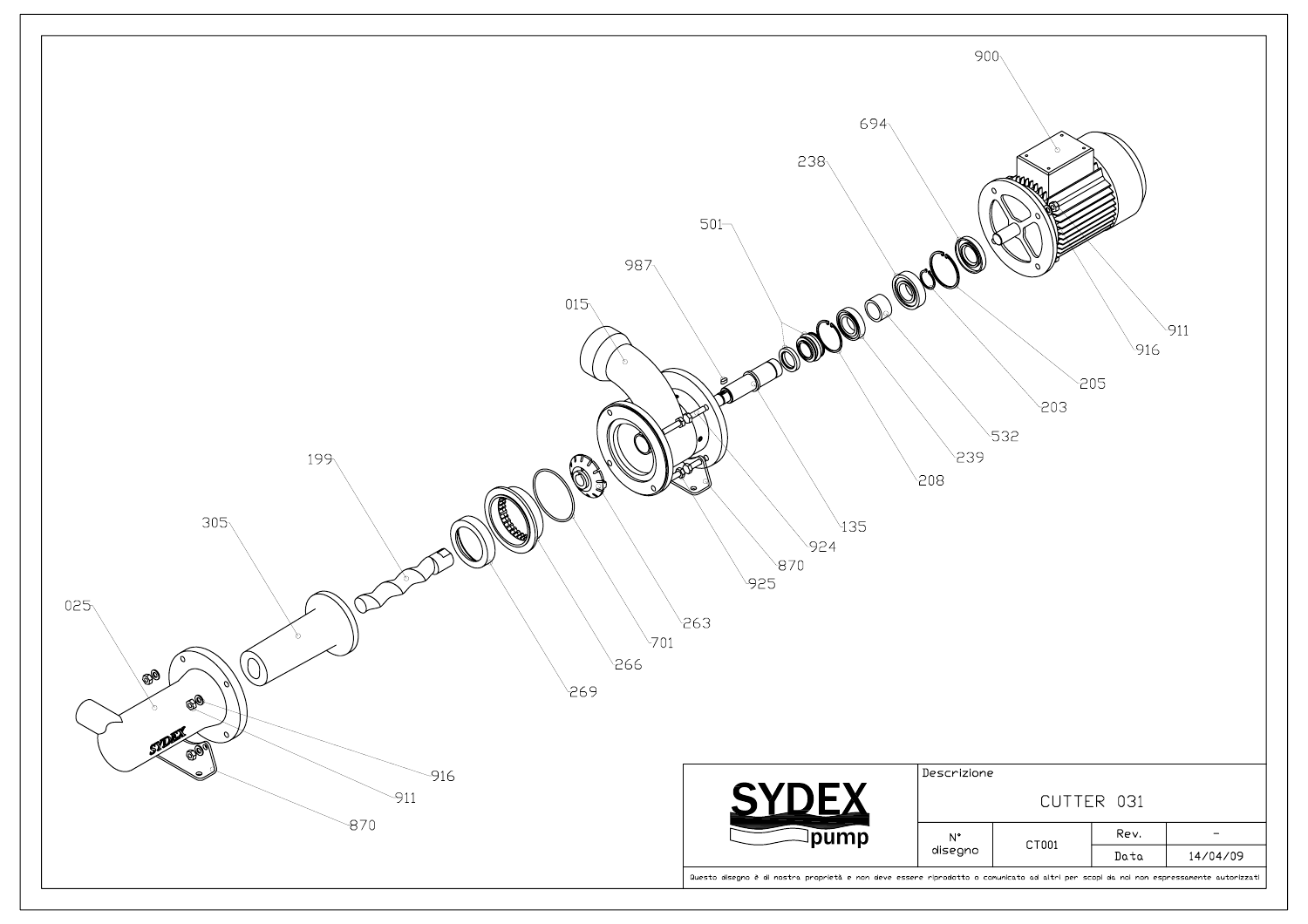| <b>SYDEX</b><br><b>pump</b> |                     | 14-04-2009<br>Date:       |
|-----------------------------|---------------------|---------------------------|
|                             | <b>ISPARE PARTS</b> | Page:<br>01               |
| l Order n°: -               | Model: CUTTER 031   | Revision $n^{\circ}$ : 01 |

| Pos. | Q.ty | <b>Description</b>            | <b>Material</b> | Coding |
|------|------|-------------------------------|-----------------|--------|
| 015  | 01   | <b>BEARING HOUSING</b>        |                 |        |
| 025  | 01   | <b>SUCTION CHAMBER</b>        |                 |        |
| 135  | 01   | <b>MALE SHAFT</b>             |                 |        |
| 199  | 01   | <b>ROTOR</b>                  |                 |        |
| 203  | 01   | <b>ELASTIC RING " SEEGER"</b> |                 |        |
| 205  | 01   | <b>ELASTIC RING " SEEGER"</b> |                 |        |
| 208  | 01   | <b>ELASTIC RING " SEEGER"</b> |                 |        |
| 238  | 01   | <b>BEARING</b>                |                 |        |
| 239  | 01   | <b>BEARING</b>                |                 |        |
| 263  | 01   | <b>CUTTER A</b>               |                 |        |
| 266  | 01   | <b>CUTTER B</b>               |                 |        |
| 269  | 01   | <b>SPACER RING</b>            |                 |        |
| 305  | 01   | <b>STATOR</b>                 |                 |        |
| 501  | 01   | <b>MECHANICAL SEAL</b>        |                 |        |
| 532  | 01   | <b>SPACER RING</b>            |                 |        |
| 694  | 01   | 0'RING                        |                 |        |
| 701  | 01   | 0 - RING LANTERN              |                 |        |
| 870  | 02   | <b>SUPPORT FOOT</b>           |                 |        |
| 900  | 01   | El. motor                     |                 |        |
| 911  | 08   | <b>NUT</b>                    |                 |        |
| 916  | 08   | <b>WASHER</b>                 |                 |        |
| 924  | 04   | <b>SCREW</b>                  |                 |        |
| 925  | 04   | <b>SCREW</b>                  |                 |        |
| 987  | 01   | <b>KEY</b>                    |                 |        |